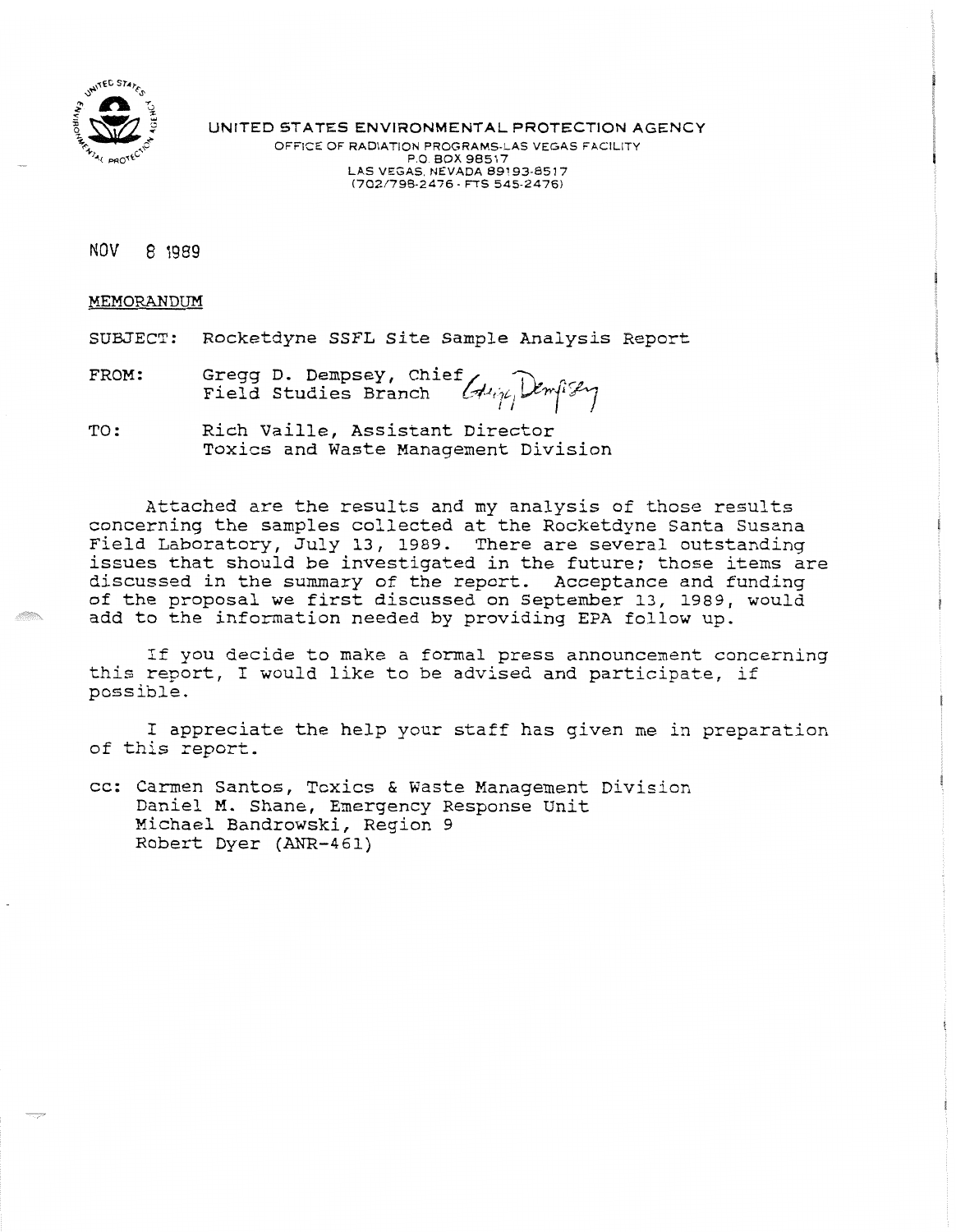

**Office of Radiation Programs** 

**P.O. Box 9851 7 Las Vegas. NV 891 93-8517 (702) 798-2476 FTS 545-2476** 

**Report on Environmental Samples Collected at the Rocketdyne Santa Susana Field Laboratory July 1989** 

**Gregg Dempsey, Branch Chief Field Studies Branch Office of Radiation Programs Las Vegas Facility ~ovember 8, 1989**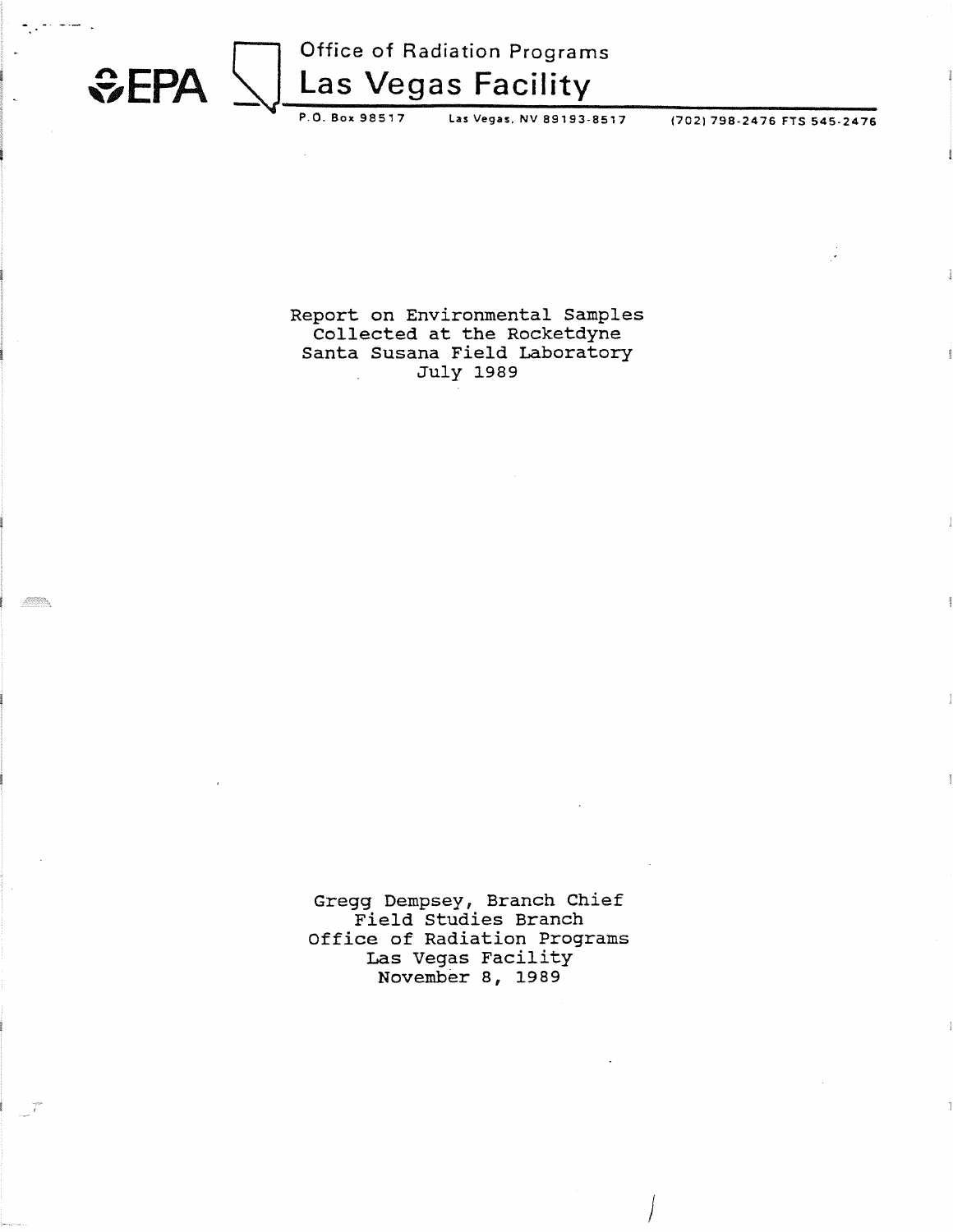#### I, FOREWORD

On July 12 and 13, 1989, personnel from the U.S. Environmental Protection Agency went to Rockwell International's Santa Susana Field Laboratory, near Simi Hills, CA to review laboratory operations and collect environmental samples. The samples were collected from specific areas onsite where evidence of radiological or hazardous materials contamination had been found .

This report addresses only radiological analyses performed by the contractor used by EPA for this project, Controls for Environmental Pollution, Inc. (CEP). Samples were collected and shipped with EPA direction by the EPA technical assistance team contractor, Ecology and Environment, Inc.

Delays were encountered during EPA review of CEP data because it was discovered that CEP had made an error that reduced the number of radionuclides that were reported. In order to assure validity and quality of data, EPA requested complete spectral, radioisotope library, and minimum detectable activity data on each environmental sample collected. This review process necessitated that CEP provide additional information and served to delay this report.

EPA is satisfied with CEP data quality. Reanalysis of any sample is unwarranted.

The transmittal submitted to Region 9 by Gregg Dempsey of the Office of Radiation Programs - Las Vegas Facility, dated July 28, **1989,** should be referenced for further details on the sample locations discussed in this report.

#### 11. ABBREVIATIONS AND TERMS

Several abbreviations and terms are used in describing the analyses :

**1.** Gamma Isotopic Analysis - This is an analytical technique which uses a device sensitive to penetrating gamma rays called an intrinsic germanium detector. The sample, be it soil or water, is placed in a specially calibrated counting container, called a counting geometry, for analysis. Soil samples are often dried prior to placement in the counting geometry. A specialized computer is used to record a spectrum of gamma energies which is them compared with two calibration factors - one is an energy calibration which determines that a "peak" in the spectrum is a certain energy, and the other factor takes into account the counting geometry and thereby enables the computer to convert a spectrum into a specific analytical result. Results are often expressed in pCi/L (picocuries per liter) or pCi/g (picocuries per gram). The fact that an analysis can be expressed in terms of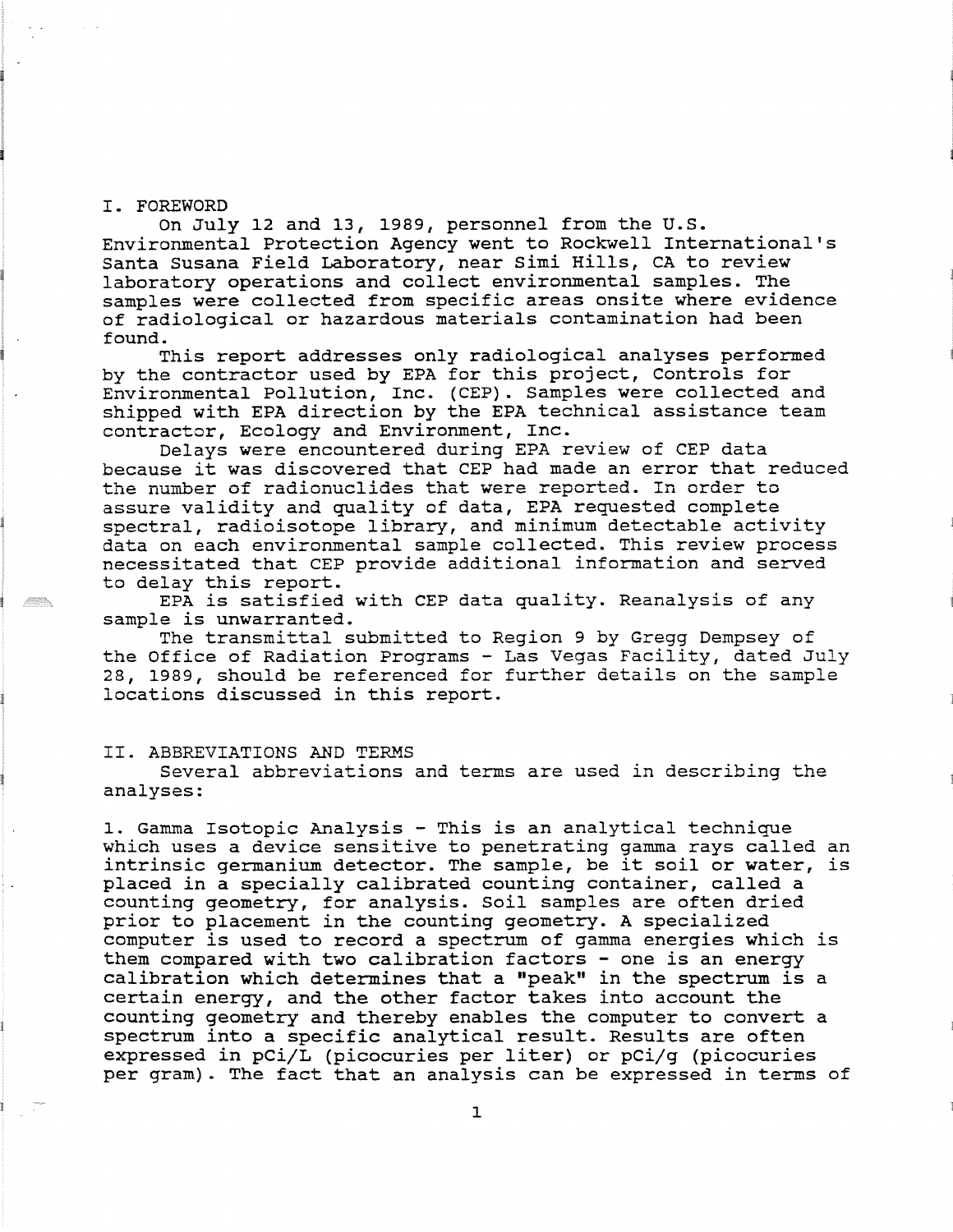a few picocuries per liter or picocuries per gram often means that the sample has only background levels of radioactivity. In this report, only gamma emitting isotopes that were detected are listed. The counting system is capable of detecting and quantifying many isotopes. To aid the analyst if a specific isotope is sought, a table is often generated to show the minimum detectable activity for nuclides not found in the sample. 2. Natural Gamma Emitters - Just about everything - soil, air, water, food, and living things (including people) contain some small amount of radioactivity that is natural or terrestrial in origin. Most environmental samples will contain some natural radioactivity. These are elements like radium, lead, actinium, thallium, and bismuth. In the report, the specific radium isotope found, radium-226, is abbreviated with the notation Ra-226. In a similar fashion, the lead isotopes encountered are lead-212 and 214, they are abbreviated Pb-212 and Pb-214. Actinium is encountered as actinium-228, abbreviated Ac-228. Thallium is found as thallium-228, abbreviated T1-228, and bismuth is found as bismuth-214, or Bi-214. Perhaps the most widely found isotope is potassium-40, or K-40.

3, Cesium-137 - A gamma ray emitting isotope of cesium, abbreviated Cs-137. Because of atmospheric testing of nuclear weapons and other activities, Cs-137 is typically found in most types of environmental media. Since it has been produced by, and only by, man's activities, the concentration varies quite a bit from place to place.

4. Tritium - This is the common name for a radioactive isotope of hydrogen, abbreviated H-3. It can be produced in the high atmosphere and is commonly found in surface water in small amounts. Typically, well water or other protected water is very low in tritium, so low, in fact, that it is difficult to measure by common analytical techniques. Tritium is also be produced in nuclear reactors.

5. Liquid Scintillation Counting - This is a laboratory technique used to analyze samples with weak beta emitters, like tritium. The sample, after sometimes being purified through azeotropic distillation or simple distillation, is placed in a scintillation vial and a counting "cocktail" is added. As a beta particle strikes a molecule of cocktail, a photon of light proportional to the energy of the beta particle is given off. This process is called scintillation. These scintillations are counted electronically and are converted into activity in pCi/L using specific calibration factors.

**<sup>61</sup>**Azeotropic Distillation - A method to remove water from soil or other media. Typically, a soil or other type sample is boiled in cyclohexane or another low boiling point organic hydrocarbon. As the cyclohexane boils, water is carried in the vapor and condenses in a special container, where it separates from condensed cyclohexane, Simple distillation of the separated water usually follows to remove other organic materials which can interfere with analysis.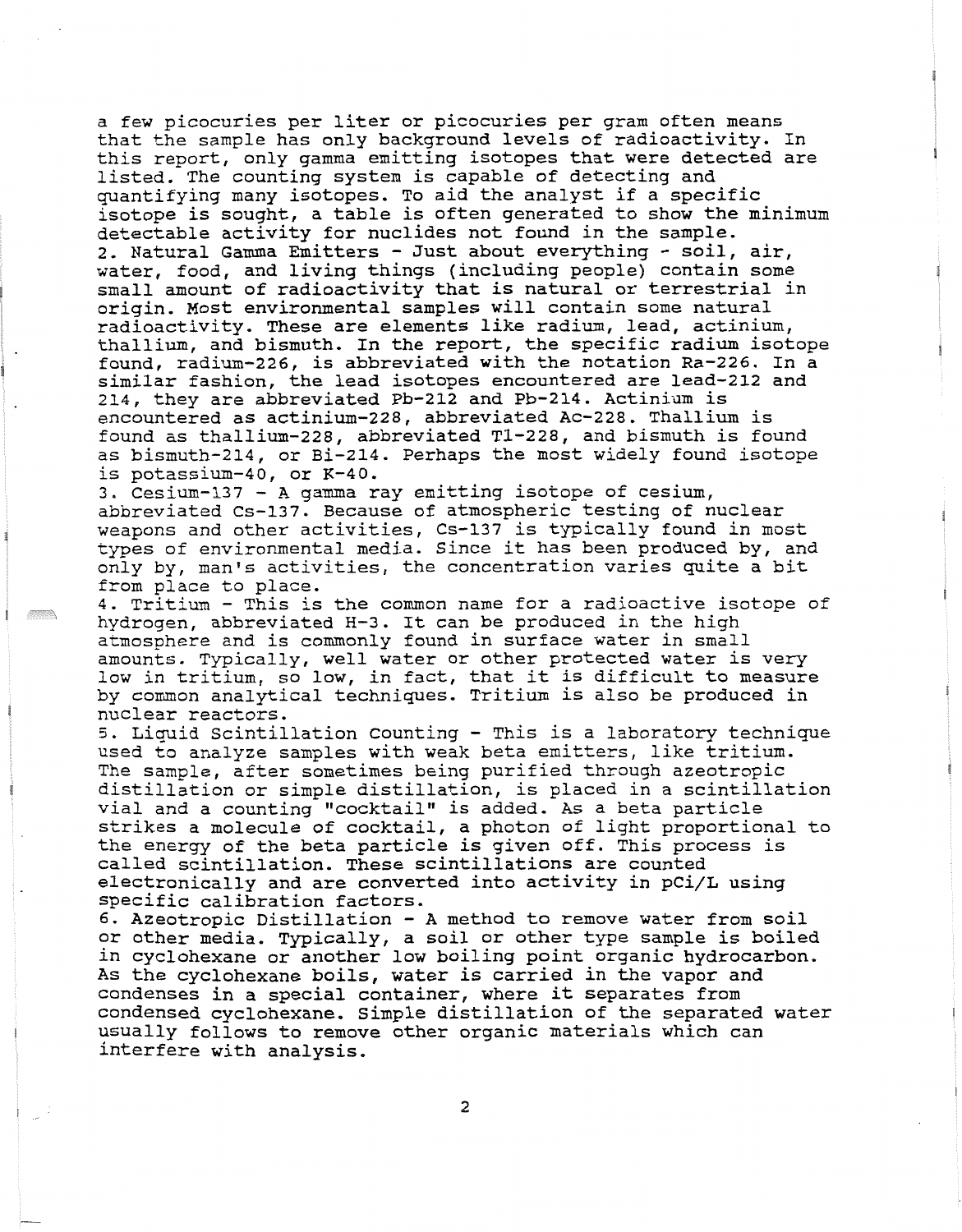### **111.** ENVIRONMENTAL SAMPLE ANALYTICAL RESULTS

# Old Sodium Burn Pit

The Old Sodium Burn Pit was an area where radiologically contaminated materials had been dumped at some time in the past. The area was posted with "Caution - Radioactive Materials" signs around the perimeter of the two pits. Walking surveys with a gamma surrey instrument indicated what is probably only background levels of radioactivity. The upper pit had moisture in the soil at its lowest spot. One separate sample plus a duplicate was collected in the upper pit to be analyzed for gamma emitting isotopes and for tritium through azeotropic distillation. One sample was collected in the lower pit for gamma isotopic analysis only since this pit was completely dry. Results of analyses are below:

# Upper Pit

Sample Type: Soil Requested: Gamma Isotopic, Tritium (by Azeotropic Distillation)

Gamma Results :

| $K-40$     |                 |  | 9.76 $\pm$ 1.68 pCi/g |
|------------|-----------------|--|-----------------------|
| $Pb-212$   | $0.54 \pm 0.10$ |  |                       |
| $Pb-214$   | $0.19 \pm 0.18$ |  |                       |
| Ra-226     | $0.56 \pm 0.19$ |  |                       |
| Ac-228     | $0.79 \pm 0.34$ |  |                       |
| T1-208     | $0.81 \pm 0.22$ |  |                       |
| $Bi-214$   | $0.28 \pm 0.10$ |  |                       |
| $Cs - 137$ | $0.90 \pm 0.22$ |  |                       |

Tritium Results:

 $\mathbf{F}$ 

 $H-3$  0.59  $\pm$  0.11 pCi/g soil

 $\overline{\mathbf{3}}$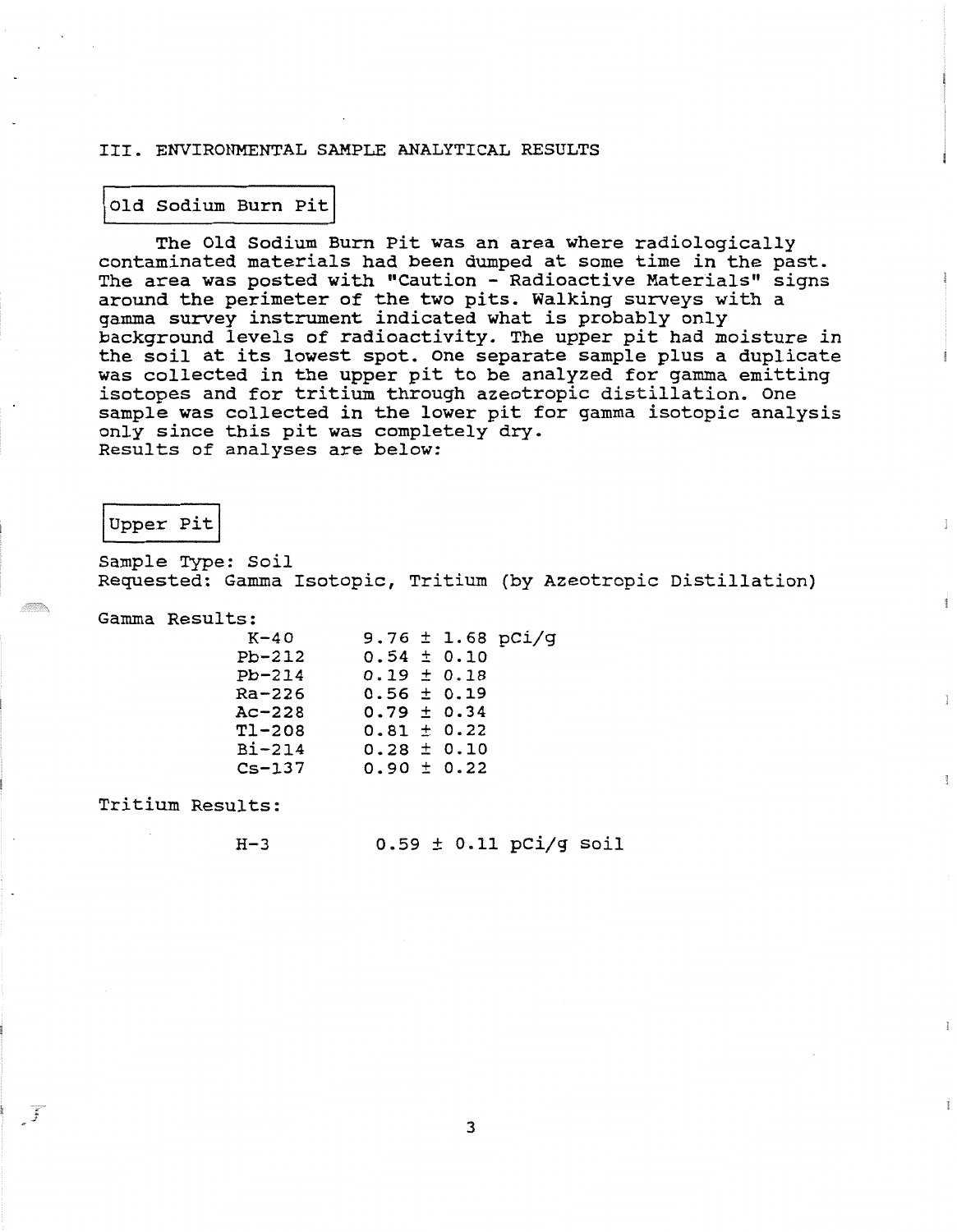# Duplicate Sample of Upper Pit

Sample Type: Soil Requested: Gamma Isotopic, Tritium (by Azeotropic Distillation)

Gamma Results:

| $K-40$                                          | $10.10 \pm 0.76$ pCl/g |  |  |  |  |
|-------------------------------------------------|------------------------|--|--|--|--|
| $Pb-212$                                        | $0.73 \pm 0.05$        |  |  |  |  |
| $Pb-214$                                        | $0.40 \pm 0.10$        |  |  |  |  |
| Ra-226                                          | $0.38 \pm 0.09$        |  |  |  |  |
| $Ac-228$                                        | $0.77 \pm 0.33$        |  |  |  |  |
| $T1-228$                                        | $0.76 \pm 0.10$        |  |  |  |  |
| $Bi-214$                                        | $0.42 \pm 0.28$        |  |  |  |  |
| $Cs - 137$                                      | $0.94 \pm 0.04$        |  |  |  |  |
| itium Results:                                  |                        |  |  |  |  |
| $H-3$                                           | $0.05 \pm 0.02$ pCi/g  |  |  |  |  |
|                                                 |                        |  |  |  |  |
| ower Pit                                        |                        |  |  |  |  |
| mple Type: Soil<br>quested: Gamma Isotopic Only |                        |  |  |  |  |

Tritium Results:

**0.05** *2* **0.02** pCi/g soil

 $\overline{\underline{a}}$ 

 $\frac{1}{2}$ 

ł.

 $\frac{\alpha}{4}$ 

Sample Type: Soil Requested: Gamma Isotopic Only

| $K-40$     | $28.81 \pm 1.62$ pCi/g |  |  |
|------------|------------------------|--|--|
| $Pb-212$   | $1.90 \pm 0.11$        |  |  |
| $Pb-214$   | $1.31 \pm 0.27$        |  |  |
| $Ra-226$   | $1.29 \pm 0.16$        |  |  |
| $Ac-228$   | $1.62 \pm 0.76$        |  |  |
| $T1 - 208$ | $1.55 \pm 0.19$        |  |  |
| $B1-214$   | $0.87 \pm 0.62$        |  |  |
| $Cs - 137$ | $0.93 \pm 0.06$        |  |  |
|            |                        |  |  |

Analyses from samples collected in the Old sodium Burn pit Analyses from samples collected in the Old Sodium Burn Pit indicate what are probably normal or background environmental levels of radioactivity for this area. The bismuth, lead, actinium, thallium, radium, and potassium are naturally-occurring radioactive materials. Cesium-137 is found at levels similar to what would be expected at other locations in the United States due to the atmospheric fallout from nuclear weapons testing. One might notice that the Lower Pit gamma levels are roughly twice the Upper Pit. This is to be expected since the Upper Pit samples were counted wet and Lower Pit samples were dry. In addition, the tritium analyses performed on two samples from the upper pit, the original and duplicate, used the azeotropic distillation method. In the case of these two samples, tritium levels are consistent with what would be present naturally and are therefore insignificant.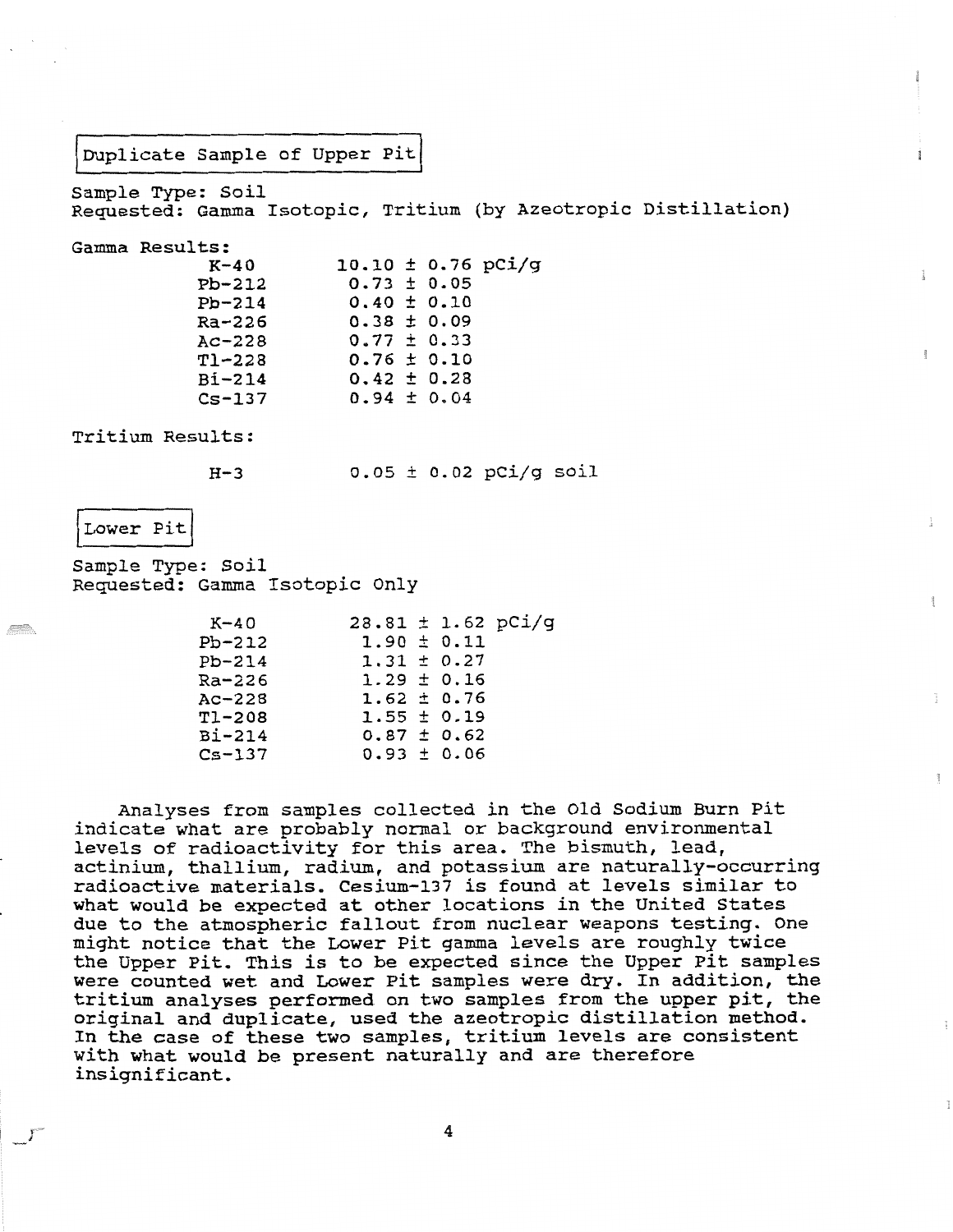Example of Field State The Leach Field is the The Leach Field is the site of a former sewage leach field The Leach rield is the site of a former sewage feach field<br>act had radioactive materials accidentally dumped into it at one hat had radioactive materials accidentally dumped into it at c<br>ime. SSFL had initiated a cleanup that removed soil down to time. SSFL had initiated a cleanup that removed soil down to bedrock and then restored the land. Walking surveys with a gamma edrock and then restored the iand. Waiking surveys with a gamm<br>instrument indicated what is probably only background irvey instrument indicated what is probably only background<br>suels of radioactivity. Results of the analysis of the sample levels of radioactivity. Results of the analysis of the sample collected in this area is below:

ä.

 $\vec{a}$ 

g.

 $\frac{1}{3}$ 

å.

Sample Type: Soil Requested: Gamma Isotopic Only

|  | $31.05 \pm 1.27$ pCi/g<br>$1.88 \pm 0.09$<br>$1.11 \pm 0.18$<br>$1.27 \pm 0.13$<br>$2.15 \pm 0.73$<br>$1.58 \pm 0.17$<br>$1.41 \pm 0.53$<br>$1.02 \pm 0.05$ |
|--|-------------------------------------------------------------------------------------------------------------------------------------------------------------|

As in the case of the Old Sodium Burn Pit, the isotope levels encountered are representative of natural background.

Building 59, Former Reactor Building

Building 59 was the location of an old test reactor that Building 59 Was the location of an old test reactor that<br>removed at some time in the past. Walking surveys with a gamma emoved at some time in the past. Waiking surveys with a gamma<br>estrument indicated background levels of radiation. Supposedly instrument indicated background levels of radiation. Supposedly<br>sand from the area around the building had been contaminated with cobalt-60 and a french drain had been installed in the subfloor obalt-60 and a french drain had been installed in the subficor<br>a collect infiltrating groundwater. This small quantity of water discrept inflittating groundwater. This small quantity of water conference the surface and analyzed. Two separate samples were is pumped to the surface and analyzed. Two separate samples were collected for analysis:

Sample Type: Water ampie Type: water<br>exuested: Tritium

> $H-3$  $1890 \pm 538$  pCi/L

Sample e: Water ample Type: Water<br>exuested: Gamma Isotopic

Reportable Gamma's **NOT** DETECTED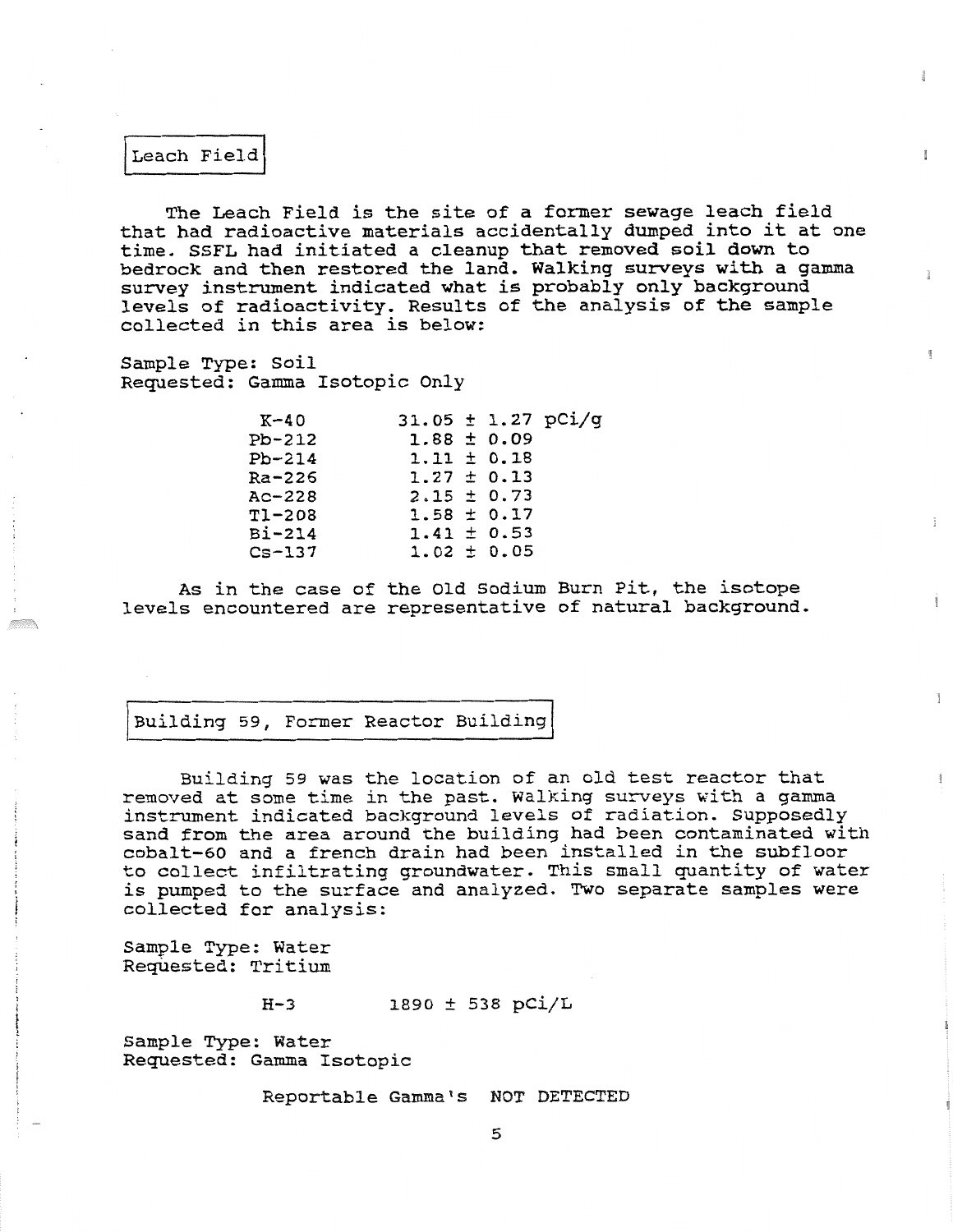There were two findings of interest on these samples. First, there were two findings of interest on these samples. First,<br>And Co-60 or other gamma emitters were not detected, and second. hat Co-60 or other gamma emitters were not detected, and second,<br>ast tritium was. It is evident that from the drainage system set nat tritium was. It is evident that from the drainage system set<br>. that Rocketdyne has suscessfully prevented Co-60 from getting o, that Rocketayne has successfully prevented Co-60 from getting<br>itside this building, However, tritium was found in a level far outside this building. However, tritium was found in a level far above what could be called a background amount and might be ove what could be called a background amount and might be<br>tributable to this facility. Rocketdyne previously did not test ctributable to this facility. Rocketdyne previously did not tes<br>hter for tritium activity, lithough the level encountered is water for tritium activity. Although the level encountered is orders of magnitude below what could be described as an environmental concern, further study is needed to determine the origin and spread of tritium on the SSFL site.

# Trench Near Building 64, SNM Storage Area

Building 64 was described as a special Nuclear laterials Building 64 was described as a Special Nuclear Materials<br>Estate Area around this site was in the process of Storage Area. An area around this site was in the process of being cleaned up when samples were collected. This area showed higher than background gamma readings. Two samples were collected, an original and a duplicate, and results are below:

 $_{\rm scatt}$ 

 $\mathbbmss{1}$ 

 $\frac{a}{4}$ 

Sample Type: Soil Requested: Gamma Isotopic Only

| $K-40$     |                 |  | $29.33 \pm 1.30$ pCi/g |
|------------|-----------------|--|------------------------|
| $Pb-212$   | $1.56 \pm 0.15$ |  |                        |
| $Pb-214$   | $1.27 \pm 0.31$ |  |                        |
| Ra-226     | $1.25 \pm 0.19$ |  |                        |
| $Ac-228$   | $1.92 \pm 0.27$ |  |                        |
| $T1 - 208$ | $1.67 \pm 0.26$ |  |                        |
| $Bi-214$   | $1.49 \pm 0.50$ |  |                        |
| $Cs - 137$ | $331.4 \pm 0.6$ |  |                        |

Duplicate of SNM Sample

Sample Type: Soil Requested: Gamma Isotopic Only

| K-40       | <b>Contract Contract</b> | $31.67 \pm 0.96$ pCi/g |                 |  |
|------------|--------------------------|------------------------|-----------------|--|
| $Pb-212$   |                          | $1.57 \pm 0.14$        |                 |  |
| $Pb-214$   |                          | $1.32 \pm 0.32$        |                 |  |
| $Ra-226$   |                          | $1.43 \pm 0.18$        |                 |  |
| $Ac-228$   |                          |                        | $2.40 \pm 1.41$ |  |
| $T1 - 208$ |                          |                        | $1.67 \pm 0.25$ |  |
| $Bi-214$   |                          |                        | $1.67 \pm 0.25$ |  |
| $Cs - 137$ |                          | $367.0 \pm 0.6$        |                 |  |